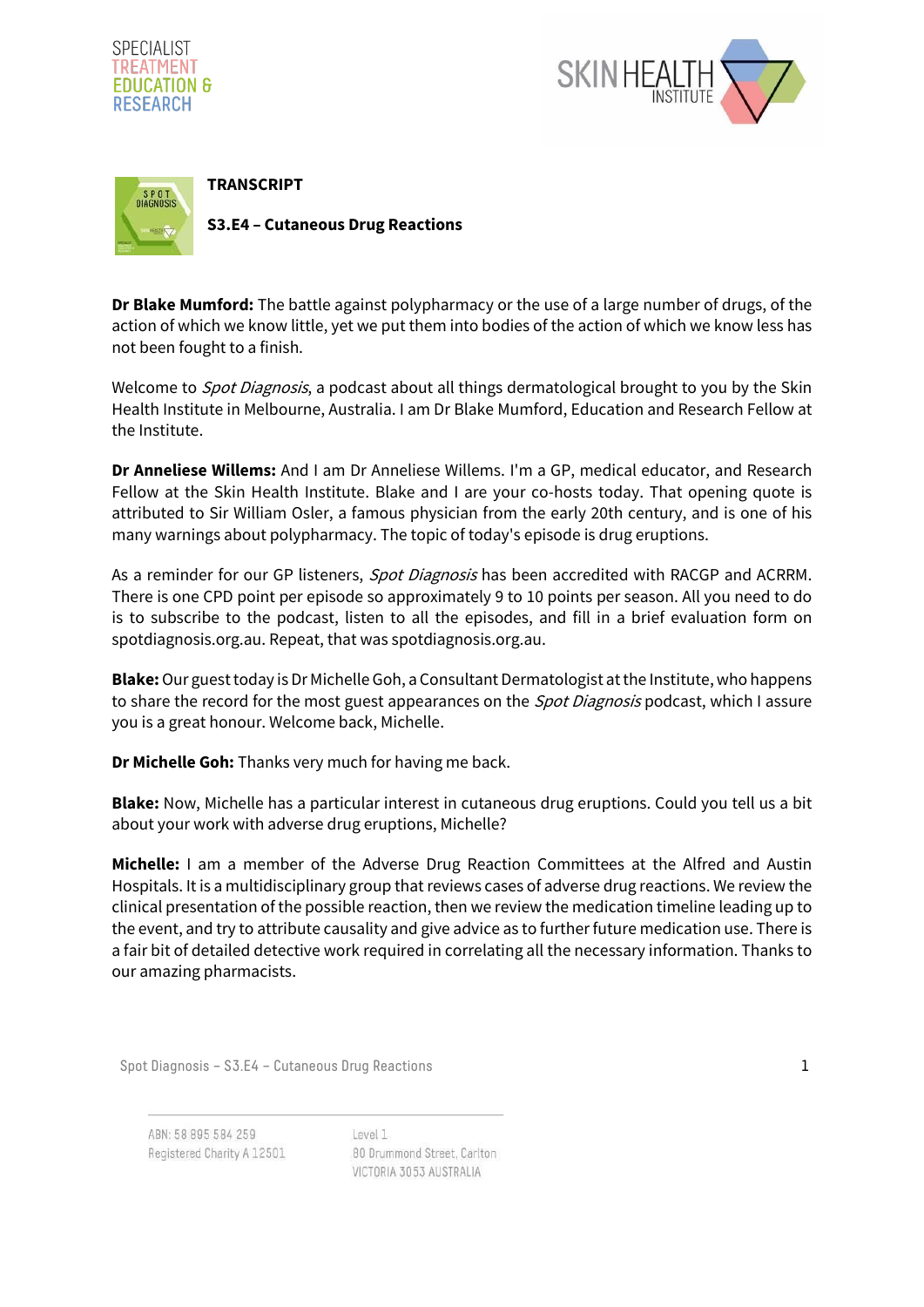



**Anneliese:** And Michelle, can you share with us an interesting case of a drug eruption that you've come across?

**Michelle:** I remember a patient who was admitted for investigation of high fevers and a rash, who was treated with intravenous antibiotics for presumed sepsis. It wasn't until the second admission and after extensive investigations failing to reveal any infection, that the penny dropped that this was indeed a hypersensitivity reaction to a medication that was started six weeks prior.

**Blake:** What was the drug in the end, Michelle?

**Michelle:** The culprit turned out to be sulfasalazine for her rheumatoid arthritis.

**Blake:** That's very interesting. I think this is an important lesson to always consider drug eruptions as a potential cause for a rash. Can we start by exploring why drug eruptions occur?

**Michelle:** There are different mechanisms in which a drug can elicit an immune response and cause a drug eruption. One of these is when a drug-hapten complex is formed. This occurs when a drug is bound by a protein in the body, for example, penicillin binding with albumin. This binding causes a unique antigen signature that stimulates a T-cell or antibody response. The second mechanism involves the drug or metabolite interacting directly with T-cell receptors or HLA molecules leading to a T-cell stimulation.

**Anneliese:** And how common are drug eruptions?

**Michelle:** Drug eruptions are very common. It is said that drug hypersensitivity concern more than 7% of the general population. These drug eruptions will obviously be of varying severity. Not everyone will have a severe response.

**Blake:** How do we classify drug eruptions into groups?

**Michelle:** Drug eruptions are classified according to the underlying immunological mechanism. Type I and Type IV are the vast majority of drug reactions, and we will focus on these today. Type I reactions are the immediate IgE-mediated reactions.

**Blake:** So that's like, urticaria, angioedema, and anaphylaxis. Is that right?

**Michelle:** Yes, that's correct.

**Blake:** And, what about the Type IV reactions?

Spot Diagnosis – S3.E4 – Cutaneous Drug Reactions 2

ABN: 58 895 584 259 Registered Charity A 12501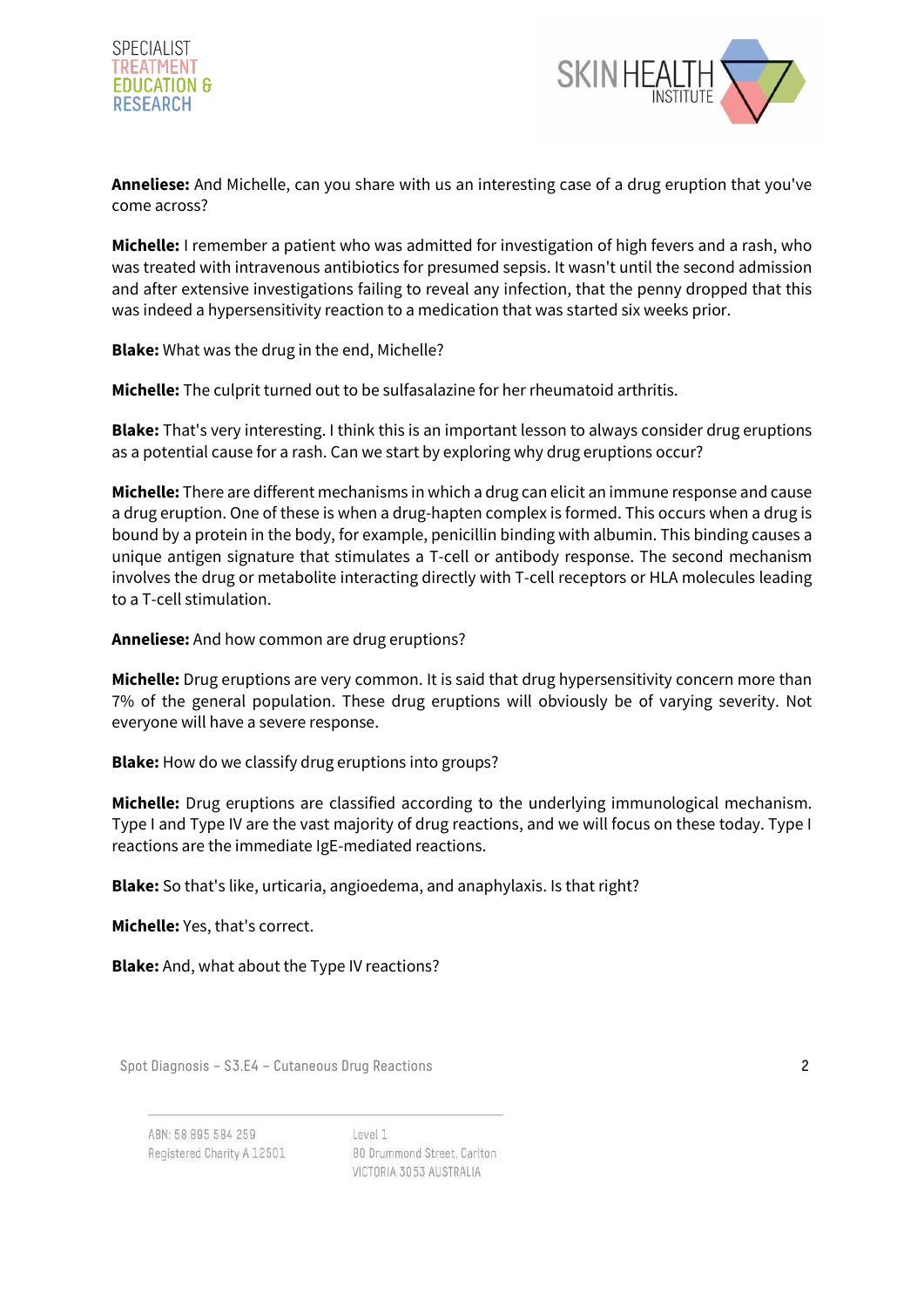



**Michelle:** So Type IV reactions are the delayed-type hypersensitivity that is T cell-mediated immunological mechanism by which the large majority of drug eruptions occur such as maculopapular eruptions.

**Anneliese:** It sounds like drug eruptions can be quite diverse. Not all drug reactions are maculopapular or urticarial. Some can be very serious and life-threatening.

**Blake:** Indeed. There is a cool-sounding acronym called SCARs, or severe cutaneous adverse reactions. What are the SCARs that GPs and hospital medical staff should be aware of?

**Michelle:** The acronym says it all S-C-A-R, SCAR, stands for Severe Cutaneous Adverse Reactions. It has potentially significant morbidity and sometimes, unfortunately, also mortality. The four major SCARs are number one, DRESS syndrome, which stands for drug rash with eosinophilia and systemic symptoms, also known as drug hypersensitivity syndrome. Number two and three are the SJS, Stevens-Johnson Syndrome, and TEN, toxic epidermal necrolysis spectrum. And number four is A-G-E-P, AGEP, which stands for acute generalised exanthematous pustulosis.

**Anneliese:** What signs should I look for that SCAR, or severe cutaneous adverse reaction, might have occurred?

**Michelle:** An unwell patient with fever or any internal organ involvement.

**Anneliese:** And what about the rash itself?

**Michelle:** Any skin burning or pain, a violaceous or purple hue to the colour of the rash, or dusky grayish colour indicating skin necrosis, vesicles, blisters, erosions, and skin loss or pustules.

**Blake:** And what about mucosal involvement, Michelle? I heard that might be an important indicator.

**Michelle:** It is important to look for and manage any eye, mouth, or genital involvement.

**Blake:** It's time for our first **skin tip**. You should consider the possibility of a SCAR if the patient is unwell, has a fever, or if there is evidence of internal organ involvement. The skin signs to watch out for include blisters, pustules, vesicles, or evidence of mucosal involvement.

**Anneliese:** Michelle, I'm curious. What is the most common SCAR?

**Michelle:** The most common SCAR is DRESS syndrome, which is an acronym that stands for drug rash with eosinophilia and systemic symptoms. It is a potentially life-threatening drug eruption

Spot Diagnosis – S3.E4 – Cutaneous Drug Reactions 3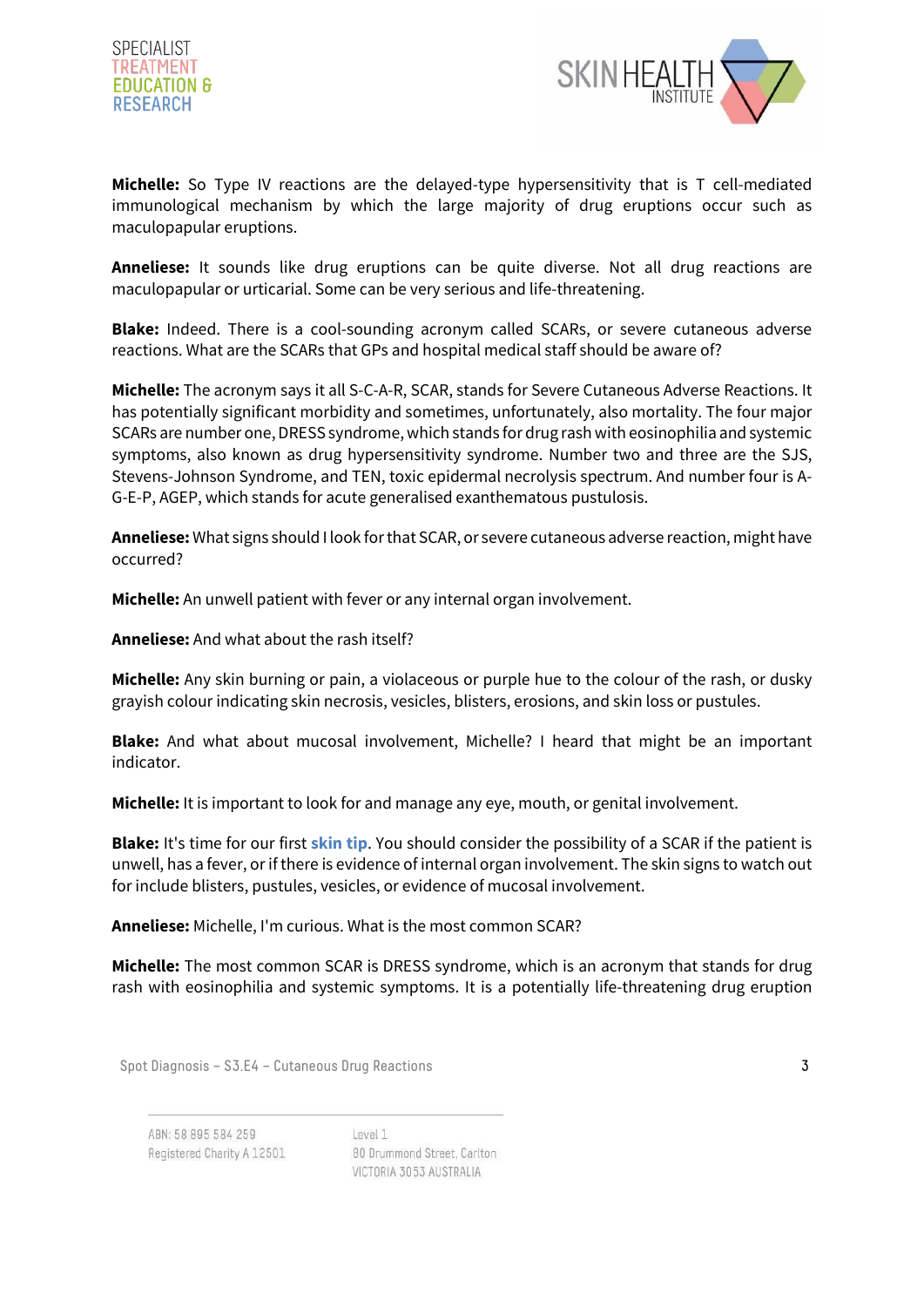



which manifests as a usually widespread macular and papular rash accompanied by fever and facial swelling. These patients also usually have an eosinophilia and abnormal liver function tests.

**Blake:** It sounds like, those are all signs of a SCAR, Michelle. The fever, eosinophilia, and abnormal liver function tests.

**Michelle:** Yes, the internal organ involvement.

**Anneliese:** It sounds like these patients can be quite unwell. Do they all need urgent referral for hospital assessment?

**Michelle:** Well, like all things in medicine, DRESS can also be in a spectrum from mild maculopapular eruption with mild eosinophilia and liver derangement to the severe end of the spectrum with multiple internal organ manifestations. So, no, mild cases do not need hospital management.

**Blake:** One of the commonly implicated drugs? It's definitely got to be antibiotics, right?

**Michelle:** Yes. antibiotics usually beta-lactams but also anticonvulsants, allopurinol, and sulfonamides such as sulfasalazine and sulfamethoxazole.

**Anneliese:** Can you describe a typical case of DRESS syndrome that you would see in the hospital setting?

**Michelle:** I remember a patient who had been started on an anticonvulsant following neurosurgery. Three to four weeks later, he presented with fever, facial swelling, a widespread maculopapular rash, abnormal liver function tests, and eosinophilia.

**Anneliese:** And how do we treat DRESS?

**Michelle:** The first step is to exclude other possible diagnoses such as an infectious exanthem. If you are happy that this is DRESS, then you need to identify the culprit drug and stop it. In severe cases, we often use systemic corticosteroids.

**Blake:** Stevens-Johnson Syndrome, SJS, and toxic epidermal necrolysis, TEN, are the most feared SCARs. Can you tell us about this, Michelle?

**Michelle:** SJS and TEN are severe drug eruptions that can result in mortality and should be considered a medical emergency. These patients present unwell and in pain. They have severe mucosal involvement with crusted lips, painful conjunctivitis, mouth ulceration, and large areas of blistered raw skin.

Spot Diagnosis – S3.E4 – Cutaneous Drug Reactions 4

ABN: 58 895 584 259 Registered Charity A 12501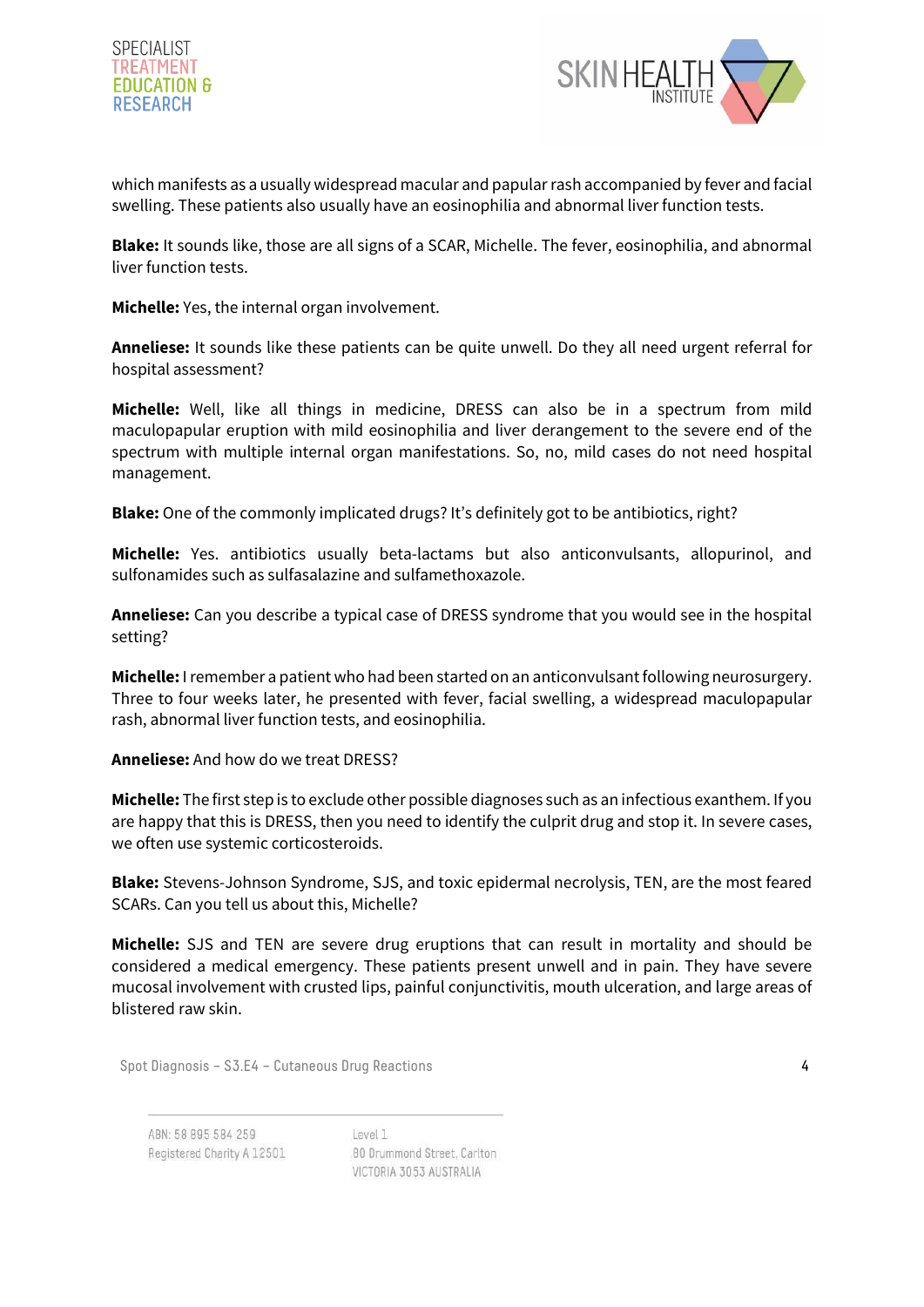



SJS and TEN are the same disease process differing only in the extent of skin involvement. The blistering rash is due to epidermal necrosis, which ultimately leads to the detachment of the epidermis from the dermis. These patients must be handled delicately, and ideally managed in an intensive care burns unit.

**Blake:** Why do these patients need to be managed in a burns unit?

**Michelle:** The skin loss is similar to a second-degree burn, and the mortality of SJS and TEN is, in some ways, proportional to the amount of skin affected. The complications that need to be managed in SJS and TEN are like those seen in severe burns, which is fluid and electrolyte, pain and infection sepsis management. These patients are usually managed in an intensive care unit to limit these complications and to facilitate careful daily wound care and pain management.

**Anneliese:** Which drugs are commonly implicated?

**Michelle:** So the common culprits are the same as those that cause DRESS; antibiotics, anticonvulsants, allopurinol.

**Anneliese:** Can you tell us about a patient with TEN that you have managed?

**Michelle:** Just this year, I looked after a lady in her 30s who had started four drugs simultaneously for an autoimmune condition. She presented with an itchy face which he thought was related to a new cosmetic product, but later developed a fever and so presented to the emergency department. She then developed mouth ulceration and blisters around her mouth. In the end, she progressed to 90% body surface area skin blistering, and she was managed at the Alfred Hospital Burns Unit. She recovered and the drug culprit, in the end, was sulfamethoxazole. In fact, this lady actually wrote about her experience of TEN in a series of blog posts, which makes for a very interesting and informative read.

**Blake:** Thanks for sharing that story, Michelle, I'll second that recommendation. The blog is available at survivingtens.wordpress.com, and we'll include a link on our website spotdiagnosis.org.

**Anneliese:** On that note, I think it's time for our second **skin tip** of today. SJS/TEN is a medical emergency. Any patients presenting with SJS or TEN should be transferred to hospital as soon as possible.

**Blake:** Moving on to acute generalised exanthematous pustulosis. It is a typically named dermatological disease, beautifully descriptive, but a bit of a mouthful. What is AGEP or A-G-E-P?

Spot Diagnosis – S3.E4 – Cutaneous Drug Reactions 5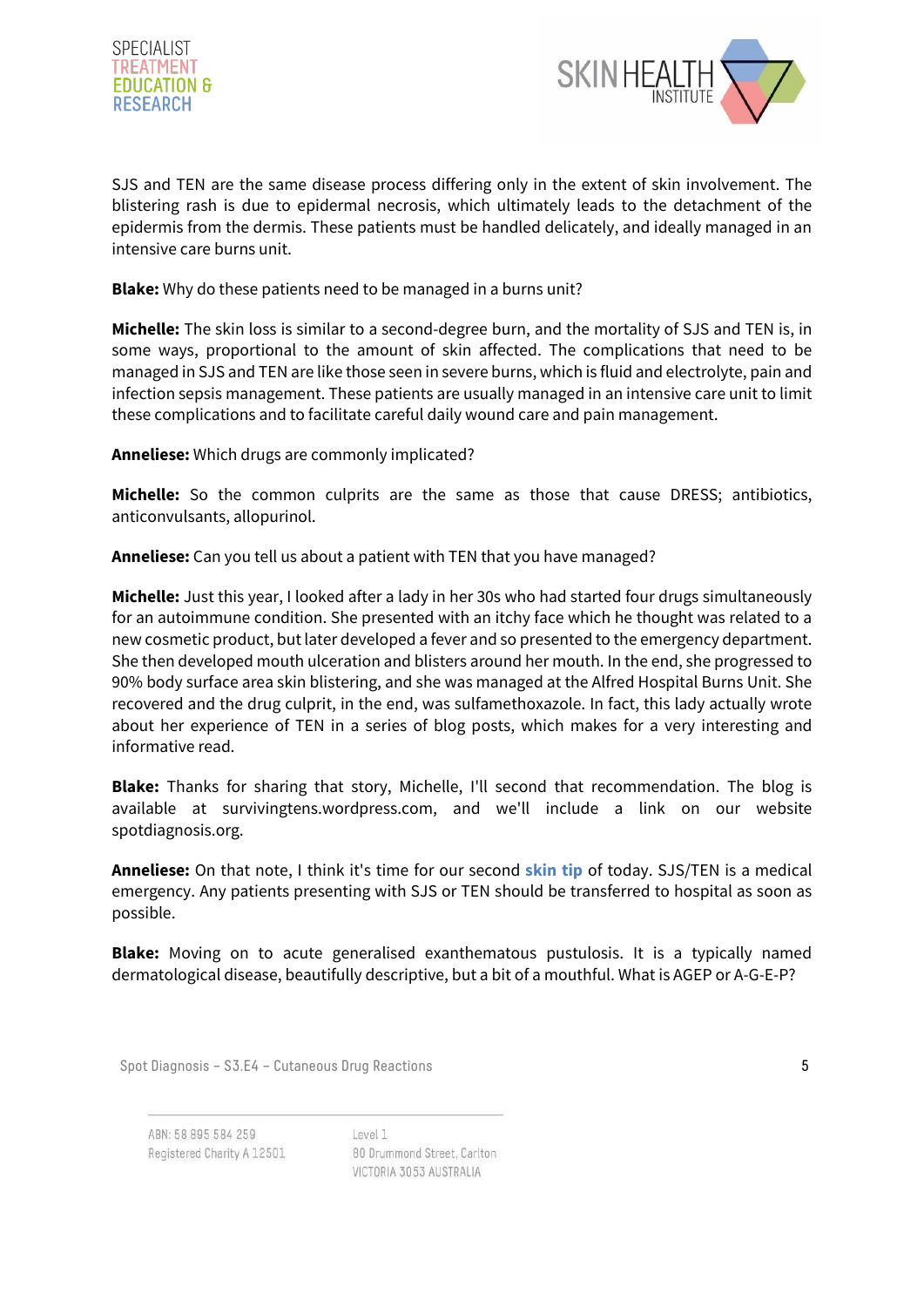



**Michelle:** A-G-E-P or AGEP is a rapidly evolving eruption where patients present with generalised tiny pustules overlying a background of red skin. They are often unwell and have a fever. This is an uncommon SCAR.

**Blake:** It sounds like it could be quite similar in appearance to generalised pustular psoriasis.

**Michelle:** Yes, AGEP and generalised pustular psoriasis can look very similar clinically. It can be difficult to differentiate between these two. The biggest clue is a preceding history of psoriasis versus a recently commenced drug. And a good history is critical to differentiate the two.

**Anneliese:** Which drugs are usually implicated in AGEP? Is that the same old friends that cause DRESS, SJS and TEN?

**Michelle:** Actually, unlike the other SCARs, in AGEP it's usually antibiotics.

**Blake:** What's your approach for identifying culprit drugs for SCARs?

**Michelle:** Take a careful drug timeline, not only prescribed oral medications, but also over-thecounter products such as painkillers, cough and cold medications, vitamins and herbal supplements. And not only oral medications, but topical products such as eyedrops.

**Blake:** And what's your approach if the patient's taking like lots of medications? Do you just stop everything or do you have some kind of selective process for it?

**Michelle:** If there's any very suspected drugs, that they are definitely to be stopped. But if there are multiple potential culprits, any drug that is not absolutely essential will be temporarily ceased, at least. Patients don't always know what exactly they're taking and medication lists may be out of date, so it's important to get drug history from multiple sources.

**Blake:** Right, okay, and does the time interval between exposure and onset of the rash help in any way?

**Michelle:** So DRESS classically starts between two to six weeks. The latency is slightly shorter for SJS and TEN, at seven to 21 days, and AGEP has the shortest time latency, usually within a matter of days. Although, in general, any new drugs started within the last two, even up to three months, is potentially suspect. It is also important to be aware that if a patient has previously been sensitised to a drug, a SCAR can start within hours of re-exposure.

**Anneliese:** Michelle, what information would you want to see on a GP patient referral for a suspected SCAR?

Spot Diagnosis – S3.E4 – Cutaneous Drug Reactions 6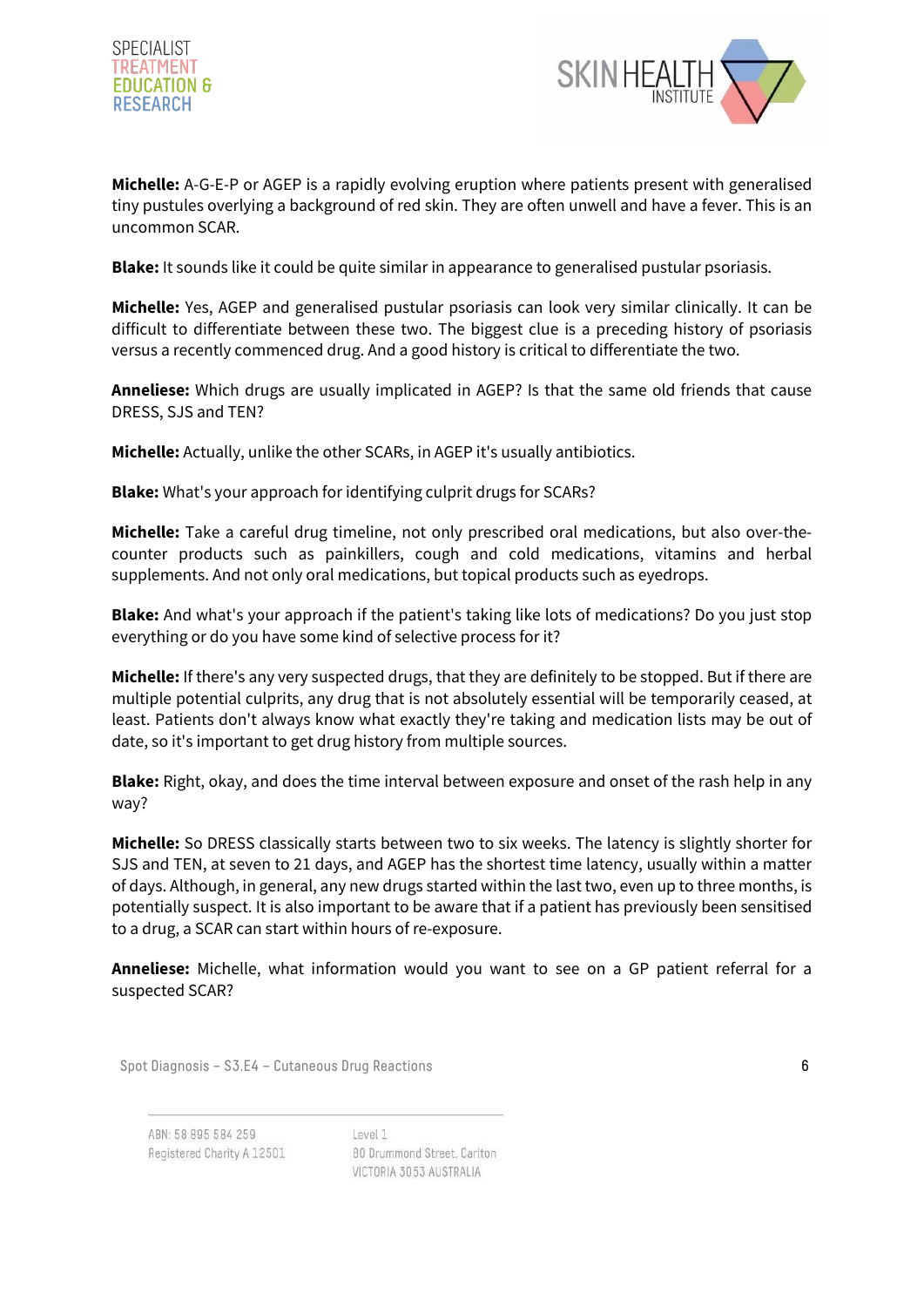



**Michelle:** A timeline of the clinical presentation, with the dates and time when the fever, or sore throat, or rash were first noted, and the drug timeline. A complete medication list and previous allergy or drug reaction history.

**Blake:** It's time for another **skin tip**. When attempting to identify a culprit drug, it is important to ask about drug exposures that have occurred in the last few weeks and not just the last few days.

**Blake:** When investigating these patients, Michelle, is there a role for patch testing or skin prick testing to identify the causative drug?

**Michelle:** Diagnostic skin testing is available, but has a limited role at this stage. Skin testing must be done in conjunction with a thorough history of drug exposure and phenotypic classification of the reaction. Skin prick testing is most useful for type 1 IgE-mediated reactions, whereas, patch testing can be useful for AGEP and fixed drug eruption. However, these tests have low sensitivity and their role is currently being studied.

**Anneliese:** Is skin testing useful for investigating cross-reactivity? For example, if a patient is allergic to penicillin, whether they're also allergic to cephalosporins.

**Michelle:** Yes, skin testing can also be used to assess for drugs that may potentially cross-react. As you say penicillins and cephalosporins are potentially cross-reactive. In general, skin testing can be used to identify whether the reaction is drug-specific or generalisable across a class. It can also be used to de-label an allergy, which is considered low risk. In such cases, a negative skin test result permits a supervised drug challenge.

**Blake:** Michelle, I get the impression that not everyone who has a drug eruption needs to be referred for these tests. Is that right?

**Michelle:** Not everybody. It depends on the level of risks and importance to find out which drug is the culprit.

**Blake:** I see, okay. We mentioned at the start that the immune system is involved in drug eruptions, but genetics can also play a role. Michelle, can you give us some examples?

**Michelle:** Yes, this field of immune pharmacogenomics is an expanding one and the way of the future. We are starting to discover that some of these immunological drug reactions are, in fact, predictable by genetics. Abacavir was the first drug in which hypersensitivity was found to be associated with a specific HLA type. This association is so strong that pretreatment testing is a clinical standard. HLA associations have now also been found for allopurinol and carbamazepine in Han Chinese.

Spot Diagnosis – S3.E4 – Cutaneous Drug Reactions 7

ABN: 58 895 584 259 Registered Charity A 12501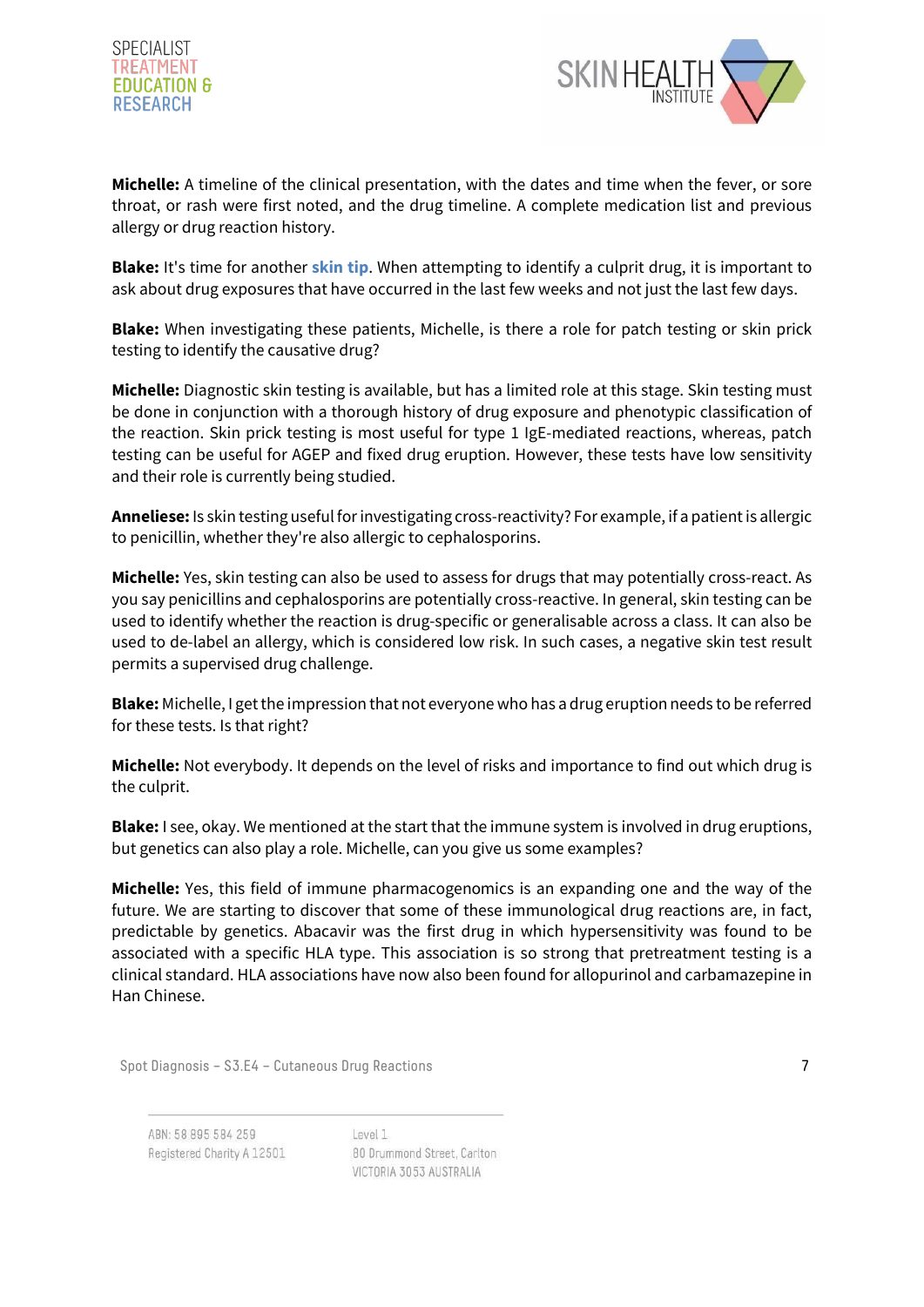



**Blake:** Now that we've discussed the SCARs, let's talk about some of the more benign drug eruptions, the most common of which is the infamous maculopapular drug eruption. There is a meme video online of someone pretending to be a Dermatology Registrar and complaining that the only referral he ever receives is for a maculopapular drug eruption. Michelle, what is the infamous maculopapular drug eruption, and how does it present?

**Michelle:** As per its description label, it is both macular, that is flat, as well as papular, which is raised. It's usually smooth, and thus, can be described to be urticarial. It is usually a red, itchy rash, which predominantly affects the trunk initially, and then spreads distally.

**Blake:** It sounds like maculopapular rash is what some doctors say when they don't know the difference between a macule and a papule. What are the commonest causes of a maculopapular drug eruption?

**Michelle:** Most drug classes can cause a maculopapular drug reaction. However, the highest risk drugs are our old friends from before, antibiotics and anticonvulsants.

**Blake:** Do Dermatologists get triggered when people refer maculopapular rash? Like do you ever believe anyone when they say it's a maculopaupular rash?

**Michelle:** But it's usually real, because everyone's got a maculopapular rash.

**Blake:** True, true.

**Michelle:** It's got to be something.

**Anneliese:** And what do we do for treatment?

**Michelle:** Again, stopping the culprit drug is the most important treatment. For symptom relief of non-severe maculopapular eruption, management of the itch with topical corticosteroids, simple moisturisers, and oral antihistamines can help. Oral prednisolone is sometimes used if the eruption is severe or causing significant distress. More importantly, the patient should be monitored for any clinical features indicating an evolution into a more severe adverse reaction, such as a SCAR that we've talked about before.

**Anneliese:** I think it's time for another **skin tip**. Maculopapular drug eruptions, if they're mild, can be treated by simply stopping the culprit drug and simple measures such as antihistamines and topical corticosteroids.

**Anneliese:** Shifting to something a little bit different, Michelle, something that health professionals, in general, could improve is allergy labeling. Often a patient has a vague and distant memory of a

Spot Diagnosis – S3.E4 – Cutaneous Drug Reactions 8

ABN: 58 895 584 259 Registered Charity A 12501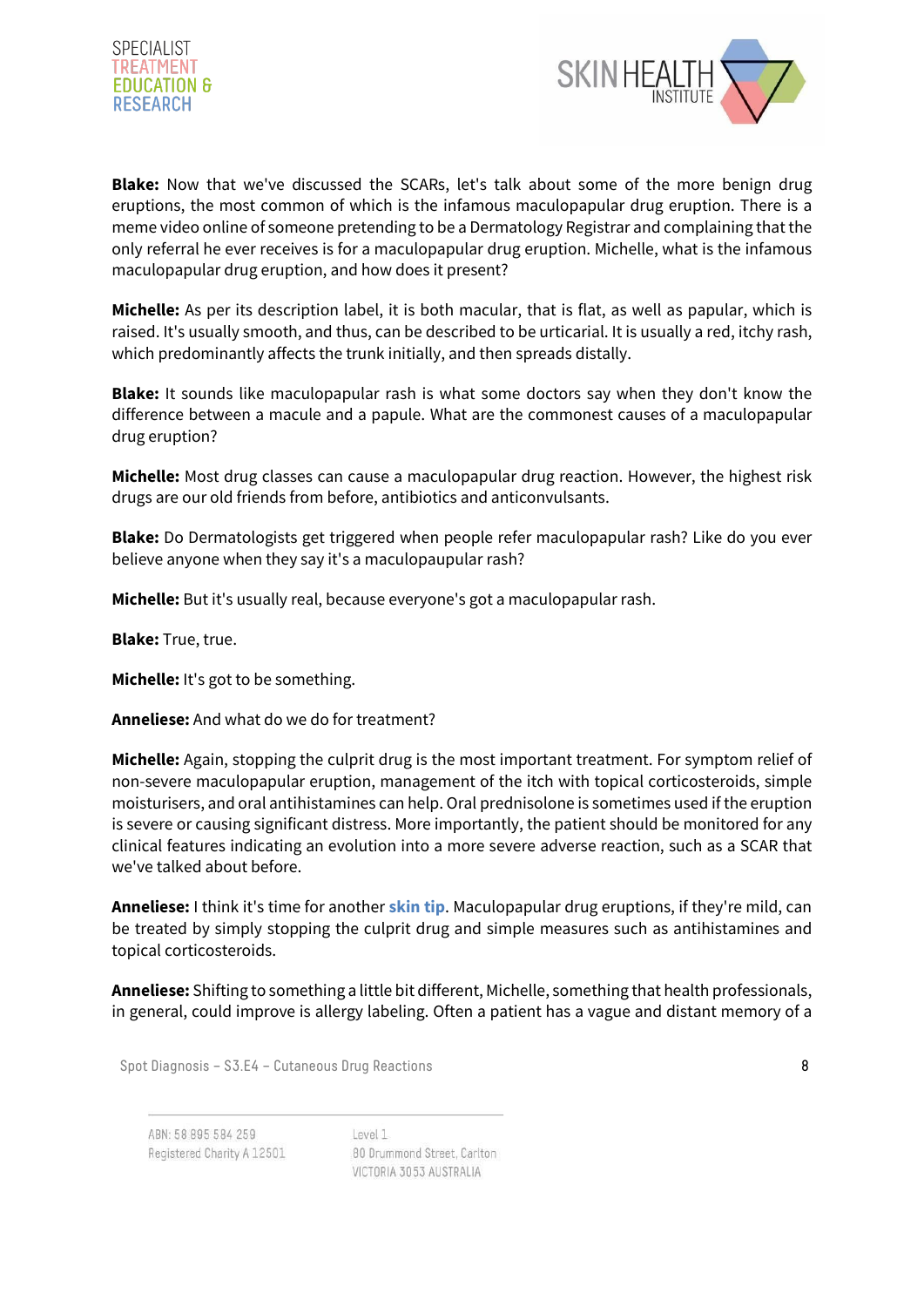



penicillin allergy. They can't remember what happened or when, but they've been told by the relative or a doctor to avoid penicillin in the future. Why is this the problem, Michelle?

**Michelle:** There are quite a few people with a label of penicillin allergy, and some of these are real and serious like anaphylaxis, in whom the entire class of beta-lactams, meaning all penicillins and cephalosporins should be avoided until further allergy assessment. However, more commonly, patients come with a vague and distant history of penicillin allergy as you say. A typical story is: "My mother said to me when I was still a child that I have a penicillin allergy, but I don't know what happened." Many of these remote childhood vague penicillin allergies can effectively be de-labeled with testing and challenge in a hospital setting. This is important as it potentially allows entire classes of antibiotics to be used safely to treat infections.

**Blake:** This presumably has benefits at a public health level as well. A lot of the alternatives to penicillins and cephalosporins are often broad-spectrum and promote antibiotic resistance.

**Michelle:** Yes, exactly. This is an important part of good antimicrobial stewardship.

**Blake:** During one of my first cover shifts, as a new intern, I was called to see a patient who has developed an itchy rash which turned out to be urticaria. I checked the drug chart and a penicillin had recently been started, at which point, I panicked and called my boss. Why does urticaria occur?

**Michelle:** Urticaria occurs due to a drug-specific IgE leading to mast cell degranulation of histamine and other mediators. It is very common, much more common than a SCAR.

The treatment is to stop the drug and manage the urticaria with anti-histamines. So no need to panic, Blake.

**Anneliese:** Now it's time to challenge your clinical acumen, Michelle, to prove that you are worthy of the *Spot Diagnosis* hot seat. We're going to give you three clinical scenarios, and in each case, you must correctly diagnose and treat the case.

Our first clinical case. A 22-year-old female attends for review two days after seeing your colleague, with query HSV-induced gingivostomatitis, which had been managed conservatively. She became unwell four days ago with a flu-like prodrome associated with ulcers to her lips and mouth. Her history is unremarkable except for a UTI, which was treated two weeks ago with trimethoprim and sulfamethoxazole.

On examination, her temperature is 39.2°C. She is miserable. Her eyes are red and slightly painful, and she has extensive ulceration to the oral mucosa in addition to new ulceration to also the vulva and perianal mucosa. She also has a widespread erythematous rash. Michelle, how would you approach this case?

Spot Diagnosis – S3.E4 – Cutaneous Drug Reactions 9

ABN: 58 895 584 259 Registered Charity A 12501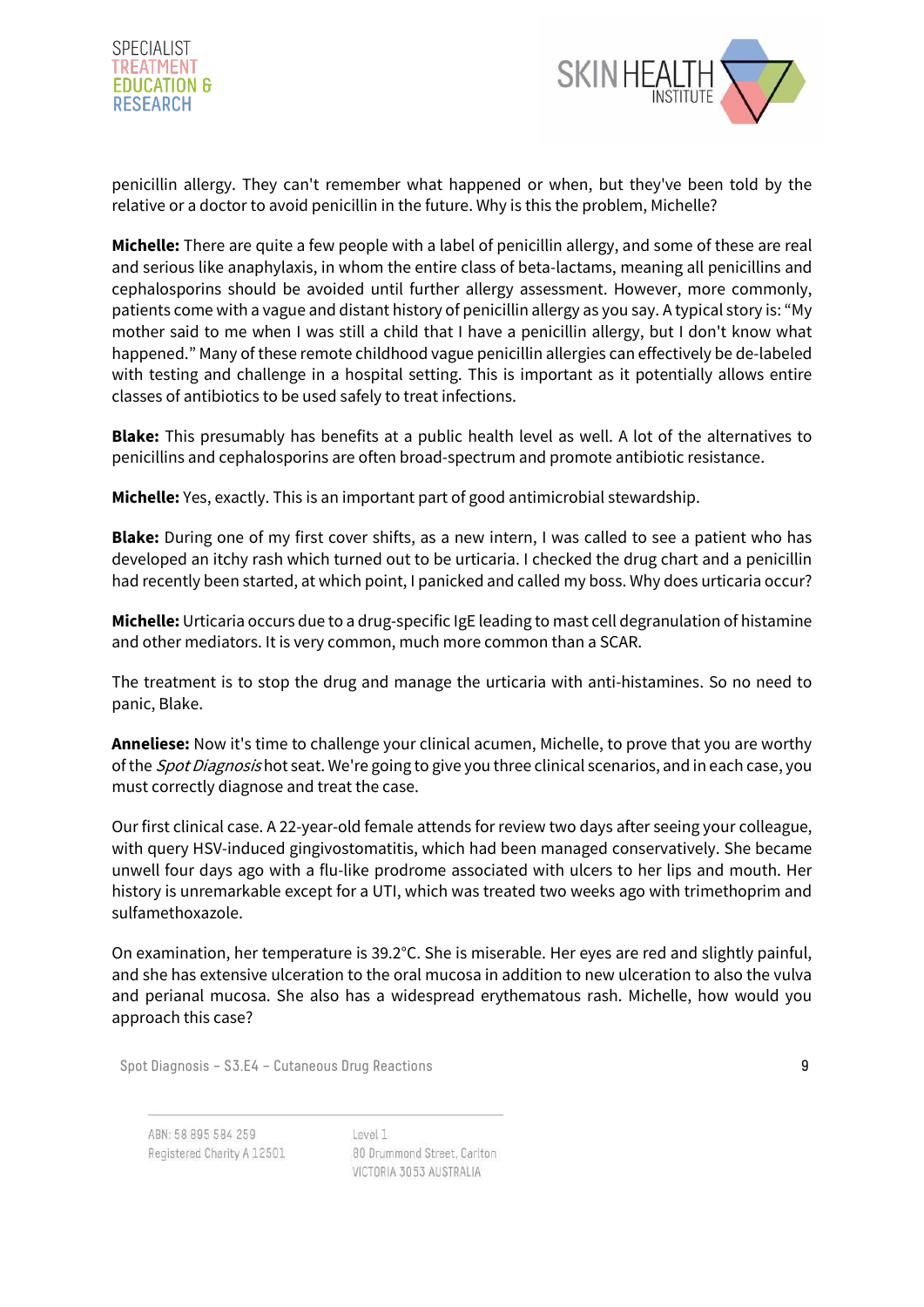



**Michelle:** So the major diagnostic challenge here is determining whether this is an infection or a SCAR, likely SJS/TEN spectrum to trimethoprim or sulfamethoxazole, which should be ceased. She is very unwell, so she should present to the emergency department and undergo multidisciplinary team assessment and treatment by a Dermatologist, Ophthalmology, Ear, Nose and Throat, and Gynecology. She should have a skin biopsy, swabs for herpes virus, bacteria and candida. She should be admitted for pain relief, regular skin and mucosal care, and careful fluid balance. If she progresses, she may require management in an ICU burns unit setting.

**Blake:** How are you holding up, Michelle? You still feeling good?

**Michelle:** All good.

**Blake:** Very good. All right.

**Blake:** The 28-year-old gentleman presents to you in a disgruntled state, "I reckon I have the measles, doc" He declares incredulously. It all started a week after he started taking amoxicillinclavulanic acid for presumed lower respiratory tract infection. Indeed, your finely honed examination skills detect a widespread symmetrical maculopapular eruption. You astutely exclude facial edema, pustules, vesicles, and mucous membrane involvement. Does he really have the measles, Michelle?

**Michelle:** He's unlikely to have measles in this day and age in Australia, but I guess it's always possible. We need to know his vaccination status and exposure history. It's likely we're dealing with a maculopapular drug eruption to amoxicillin-clavulanic acid. In this case, I think we can manage him by simply withdrawing the drug, use of topical corticosteroids and oral anti-histamines, with close clinical follow-up review. We could consider an alternative antibiotic if needed.

**Anneliese:** and for your final clinical scenario.

**Anneliese:** A 30-year-old male has been commenced on phenytoin for management of his epilepsy. Two weeks later, he comes to you and is almost unrecognisable. His face is swollen, and he has a widespread of fine papular eruption affecting his face, upper trunk, and extremities. You know there is not much in the way of mucosal involvement, but he is febrile at 38 degrees.

**Michelle:** This most likely sounds like DRESS syndrome, given the fever, facial swelling, and widespread rash in the context of a new drug two weeks ago. I would refer this man to hospital and cease the medication and any other suspect, unnecessary drugs. I would do some basic blood investigations, like the full blood examination, renal function, liver function. I would then consider commencing topical and systemic corticosteroids for symptom relief.

**Blake:** Well, Michelle, I think that's a perfect three out of three. Congratulations.

Spot Diagnosis – S3.E4 – Cutaneous Drug Reactions 10 and 10 and 10 and 10 and 10 and 10 and 10 and 10 and 10 and 10 and 10 and 10 and 10 and 10 and 10 and 10 and 10 and 10 and 10 and 10 and 10 and 10 and 10 and 10 and 10 a

ABN: 58 895 584 259 Registered Charity A 12501